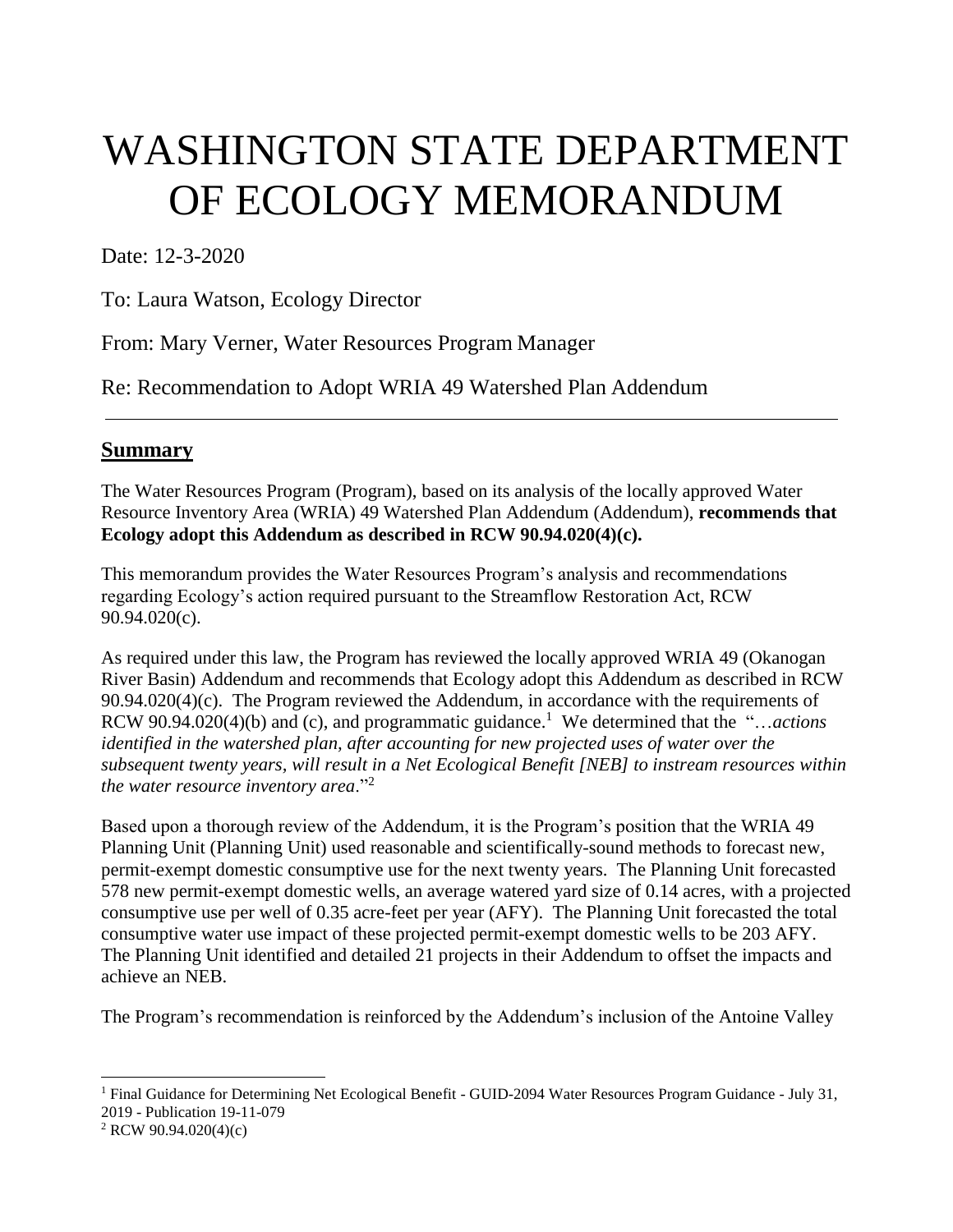Ranch (AVR) acquisition<sup>3</sup> and the Methow Beaver Project's Restoring Streamflow after Wildfire in Okanogan and Methow River Sub-basins, both selected for funding under the 2020 Streamflow Restoration competitive grant round. For the AVR acquisition, Ecology awarded 2020 competitive grant funds to Western Rivers Conservancy, in partnership with the Confederated Tribes of the Colville Reservation (CTCR), to assist with the purchase of the 2,524 acre ranch with approximately 1,200 acre feet of water rights, and 500 acre feet of reservoir rights. This project provides a unique opportunity to improve and re-time flows in Antoine Creek, benefiting native rainbow trout and Endangered Species Act (ESA)-listed Columbia Basin summer steelhead, and will provide a quantity of water offset which far exceeds the projected impacts of future permitexempt domestic well water use, through 2038. Funding of the Methow Beaver Project reinforces reasonable assurances that the Addendum achieves a NEB, by restoring degraded stream channels impacted by wildfire, using process-based restoration strategies such as beaver dam analogs and engineered log jam installations, riparian plantings, and beaver relocation.

**As discussed below and in the attached Ecology technical review report, the Program is sufficiently assured that the work described in the Addendum will offset the anticipated impacts from permit except domestic wells over the next two decades, and result in a NEB to instream resources within WRIA 49.**

## **Authorities**

RCW 90.94.020(c) requires the WRIA 49 Planning Unit (as well as several other planning groups around the state) to prepare an addendum to their existing Watershed Plan. This law requires each of these Planning Units to forecast the impacts of permit exempt wells from 2018 to 2038, and to identify projects and actions to offset those impacts. Planning Units must then submit a locally approved Addendum to Ecology. Ecology's statutory deadline for action on such an Addendum is February 1, 2021. Prior to adopting any such Addendum, Ecology is required by RCW 90.94.020(4)(c) to "…*determine that actions identified in the watershed plan, after accounting for new projected uses of water over the subsequent twenty years, will result in a net ecological benefit to instream resources within the water resource inventory area*."

To support the work of the Planning Units, Ecology issued *Final Guidance for Determining Net Ecological Benefit* (NEB Guidance) in July 2019. Ecology's NEB Guidance provides that Ecology makes a Net Ecological Benefit determination if the "anticipated [benefits] to occur through implementation of projects and actions in a plan to yield offsets that exceed impacts within: a) the planning horizon; and, b) the relevant WRIA boundary<sup>4</sup>." Advisory support was provided throughout the process by Ecology staff, led by Vanessa Brinkhuis. This supplemented the financial support Ecology provided to support the Planning Unit's work.

# **WRIA 49 Background**

l

The Okanogan River<sup>5</sup> originates in British Columbia, and flows through four lakes (Okanagan,

<sup>4</sup> Final Guidance for Determining Net Ecological Benefit - GUID-2094 Water Resources Program Guidance - July 31, 2019 - Publication 19-11-079

<sup>&</sup>lt;sup>5</sup> The spelling of Okanogan changes to Okanagan once in Canada.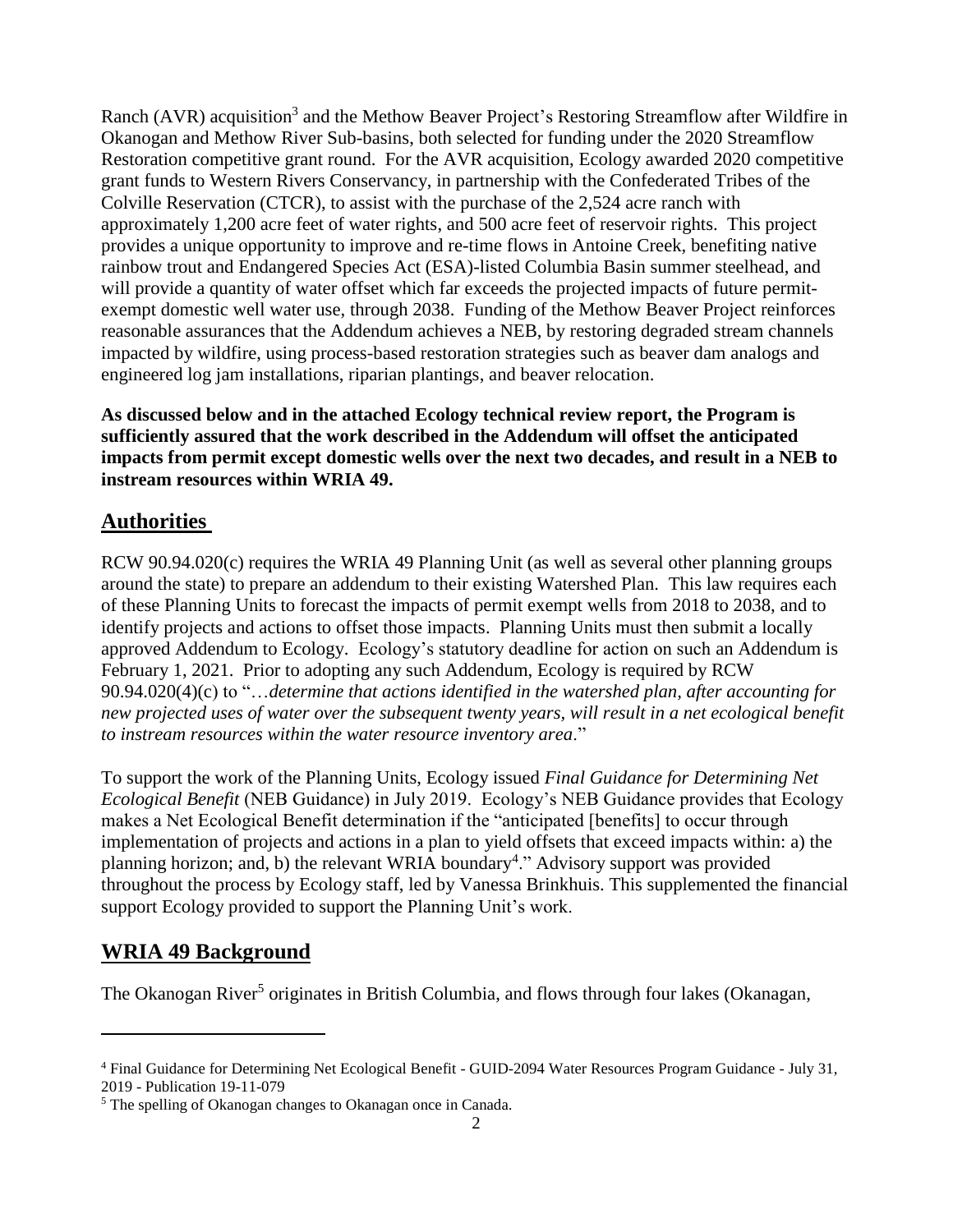Skaha, Vaseaux, and Osoyoos) before crossing into the State of Washington. The Okanogan Basin contains about 2,600 square miles (1.65 million acres) in the State of Washington, and 6,300 square miles within the Province of British Columbia. WRIA 49 encompasses the Okanogan River Basin within the United States, including the lowermost reaches of its primary tributary, the Similkameen River, and numerous other perennial and intermittent tributaries to the Okanogan (Figure 1). The Okanogan River runs south from Canada through Lake Osoyoos near Oroville, WA, for approximately 70 miles through Okanogan County, before joining the Columbia River. The Similkameen River also originates in Canada, flowing south from the border and then east from Nighthawk, WA for approximately 20 miles, to its confluence with the Okanogan River near Oroville, WA. The main stem Okanogan and Similkameen Rivers and several key tributaries are designated critical habitat for ESA-listed salmonids in WRIA 49.

The watershed is characterized by mountainous terrain, with elevations ranging from about 840 feet above mean sea level (amsl) at the confluence of the Okanogan with the Columbia River, to 8,245 amsl feet at Tiffany Mountain and 7,257 feet amsl at Mount Bonaparte, the highest points on the western and eastern sides of the WRIA, respectively. The watershed lies within an ecologically diverse region that includes dry highlands habitat, open shrub steppe lands, and pine and fir forests. Agriculture and the majority of economic activity consist primarily of hay and tree fruit crops, commercial timber, and cattle. Irrigated agriculture is the predominant land use on the valley floors of the Okanogan River, as well as in several tributary drainages. CTCR lands comprise the southeastern portion of WRIA 49, on the east side of the Okanogan River, south of Riverside, were excluded from Planning Unit forecasts since these lands and are outside of the jurisdiction of Chapter 90.94 RCW.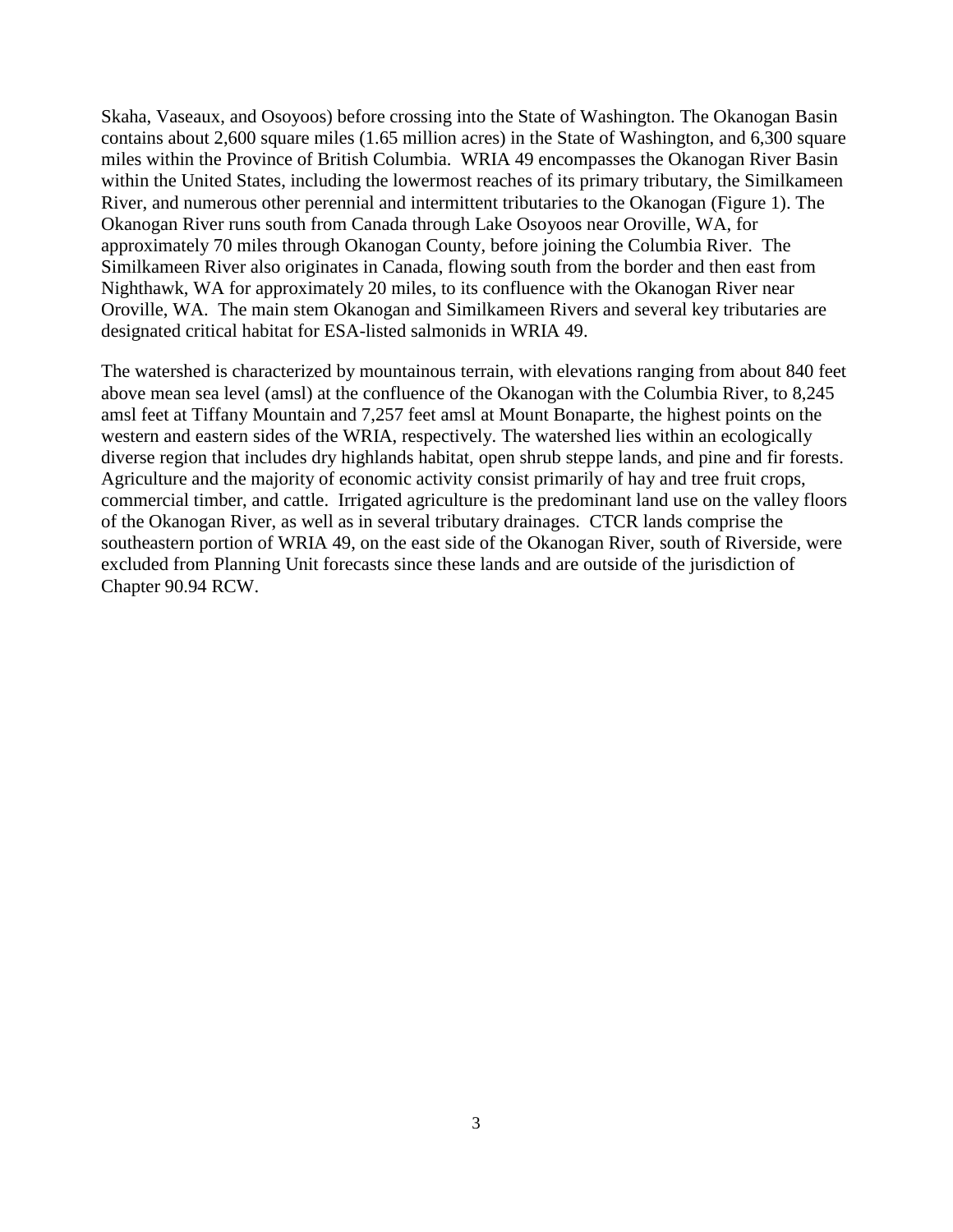

**Figure 1.** WRIA 49 subbasins, and Tier 1 and Tier 2 project locations (Figure ES-1 in Addendum).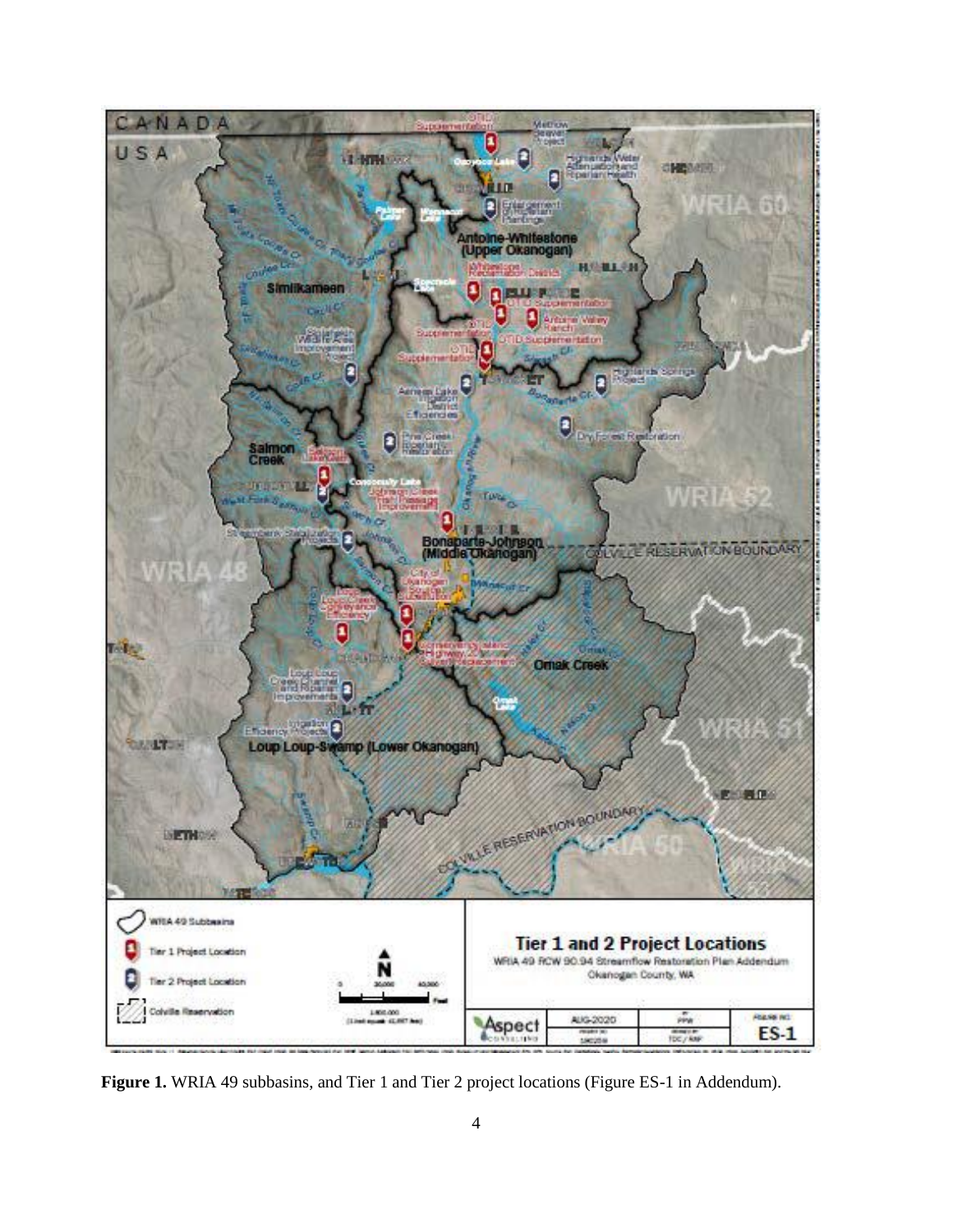### **WRIA 49 Planning Unit Process**

l

In 1988, Chapter 173-549 WAC established minimum flows in four stream management units (three on the Okanogan River and one on the Similkameen River) and seasonal closures on all perennial streams in WRIA 49 to new water right appropriations, except for those with established minimum instream flows (limited to the main stem Okanogan and Similkameen rivers). The Washington Legislature passed the Watershed Planning Act (Chapter 90.82 RCW) in 1998, which led to the development of the WRIA 49 Watershed Plan; written by the Planning Unit, which was comprised of representatives from local and state governments, special interest groups, and citizens. At that time, the CTCR declined to participate. The Planning Unit reconvened, with the inclusion of CTCR, and started work on the Addendum in 2019, soon after RCW 90.94 was passed. Ecology staff participated in Planning Unit meetings to assist in the development of this Addendum.

The WRIA 49 Initiating Governments for the watershed planning process included Okanogan County Planning and Development (Okanogan County), which served as the Lead Agency for this process, the City of Omak, and the Oroville-Tonasket Irrigation District (OTID). The Planning Unit voting members were comprised of the initiating governments, municipal water right holders, private water right holders, non-government organizations, special interest groups, as well as private citizens. A number of non-voting entities, comprised of state, federal, tribal governments and non-government organizations, also participated in the planning process as Technical Advisors<sup>6</sup> to the Planning Unit. The initiating governments and voting Planning Unit members worked together to draft and finalize the WRIA 49 Planning Unit Operating Procedures during the first three Planning Unit meetings. The Operating Procedures<sup>7</sup> defined the roles and units of government, general conduct, meeting structure, decision-making, voting member status and membership.

Following the initiation of the planning in October of 2018, a total of 24 Planning Unit meetings were held, as well as a two-day technical workshop, with Planning Unit participation in support of the collaborative process involved in preparing the Addendum. Planning Unit Meeting agendas, meeting minutes and support materials were made available throughout the process and are accessible on the Okanogan County's website https://www.okanogancounty.org/planning/.

The WRIA 49 Planning Unit has a significant history working together and as such, their planning process reflected the long standing relationships, alliances, and differing perspectives. The final stages of the WRIA 49 process are briefly summarized below as it illustrates the character of the group, their good-faith working relationship and unique approaches. Additional details can be provided if necessary.<sup>8</sup>

• July 31, 2020 draft Addendum distributed to the Planning Unit on, requesting written comments by August 20, 2020.

<sup>&</sup>lt;sup>6</sup> The CTCR were invited to participate in the planning process as voting members, and CTCR decided to participate in a technical advisory capacity.

 $<sup>7</sup>$  For the WRIA 49 planning process, Addendum approval followed the standard decision-making procedures in the</sup> WRIA 49 Planning Unit Operating Procedures.

<sup>&</sup>lt;sup>8</sup> As a technical and policy advisor to the Planning Unit, Ecology abstained from all votes related to approval of the Addendum.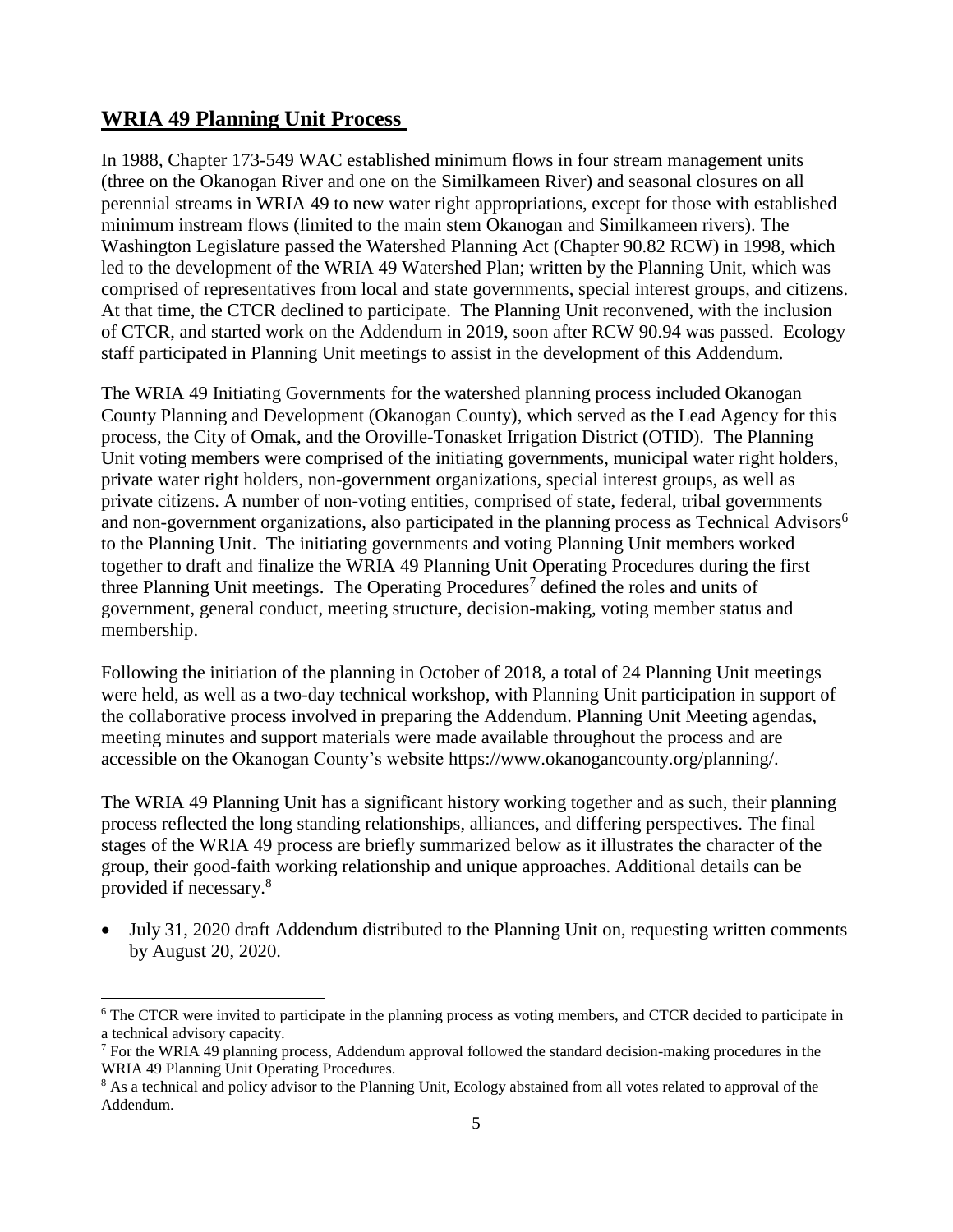- August 13, 2020 Planning Unit met to review the draft Addendum and discuss preliminary comments and associated red lined edits ahead of the comment due date. At this meeting, the Okanagan County Farm Bureau (OCFB) representative asked to submit a Minority Report to add to the Addendum. Upon review of the Operating Procedures, it was clarified that while there is no mention of the role for a Minority Report in the planning unit's procedures, a member may submit a written statement explaining their opposition to any non-consensus voteand that comments would be placed in the minutes, not in the Addendum itself. $9$  Consequently, the Planning Unit opted to not include the Minority Report in the Addendum, and recommended it be submitted and added to the meeting minutes as part of the planning record.
- August 27, 2020 Planning unit met to review comments<sup>10</sup> received and associated edits to the draft Addendum. No Planning Unit member expressed concerns or objections to the draft Addendum or the conclusion that the plan will result in an NEB. The final draft Addendum was distributed ahead of the next meeting.
- September 3, 2020 Planning Unit met and following their Operating Procedures, addressed last minute comments and suggested edits. Once the Addendum language was finalized, the Planning Unit unanimously passed the motion to move the Addendum forward for SEPA review.
- September 15, 2020 Okanogan County, as lead planning entity, announced a Public Hearing on the adoption (i.e., approval) of the Addendum, followed by a two week comment period. This comment period was not required by Ecology and was undertaken by Okanogan County to fulfill their local meeting requirements.
- September 28, 2020 Okanogan County held a meeting and reviewed comments received during the Public Hearing, took additional in-person public comments, and distributed a draft Joint Resolution to be signed by the WRIA 49 Initiating Governments.
- October 1, 2020 Planning Unit met to formally vote on the Addendum approval and because of the remote meeting requirements in place due to the pandemic, verbally authorized the signing of their names to an Addendum approval recommendation letter addressed to the Initiating Governments. The Minority Report was discussed and members clarified that it was not to be considered a document produced by the Planning Unit nor was it to be included as part of the Addendum. The Planning Unit affirmed these perspectives and that it was officially considered as having been submitted as a public comment and filed as part of the public record for

l <sup>9</sup> Throughout the planning process, the OCFB raised various objections to Ecology's interpretation of RCW 90.94, the operating procedures of the Planning Unit, as well as a variety of other topics, but the Addendum was ultimately approved unanimously, including by the OCFB. Every time objections were formally raised, Ecology, likewise, provided formal responses. In addition to comments on the Addendum, the OCFB submitted a Minority Report for Okanogan County consideration regarding the adoption of the Addendum, on behalf of Planning Unit members who signed, including the OCFB, Landowner North, Water Rights Holders-Private South, City of Tonasket, Okanogan County Horticulture Association, Okanogan PUD No.1, and Whitestone Irrigation District. The Minority Report detailed concerns with Ecology, the Initiating Governments, and facilitator that were raised in the letters received by Ecology from the 7th Legislative District and the OCFB, and disagreements with Ecology's Streamflow Restoration Policy and Interpretive Statement.

<sup>&</sup>lt;sup>10</sup> Comments were received from the City of Omak, OCFB, OTID, City of Okanogan, Okanogan Highlands Alliance, and Ecology staff.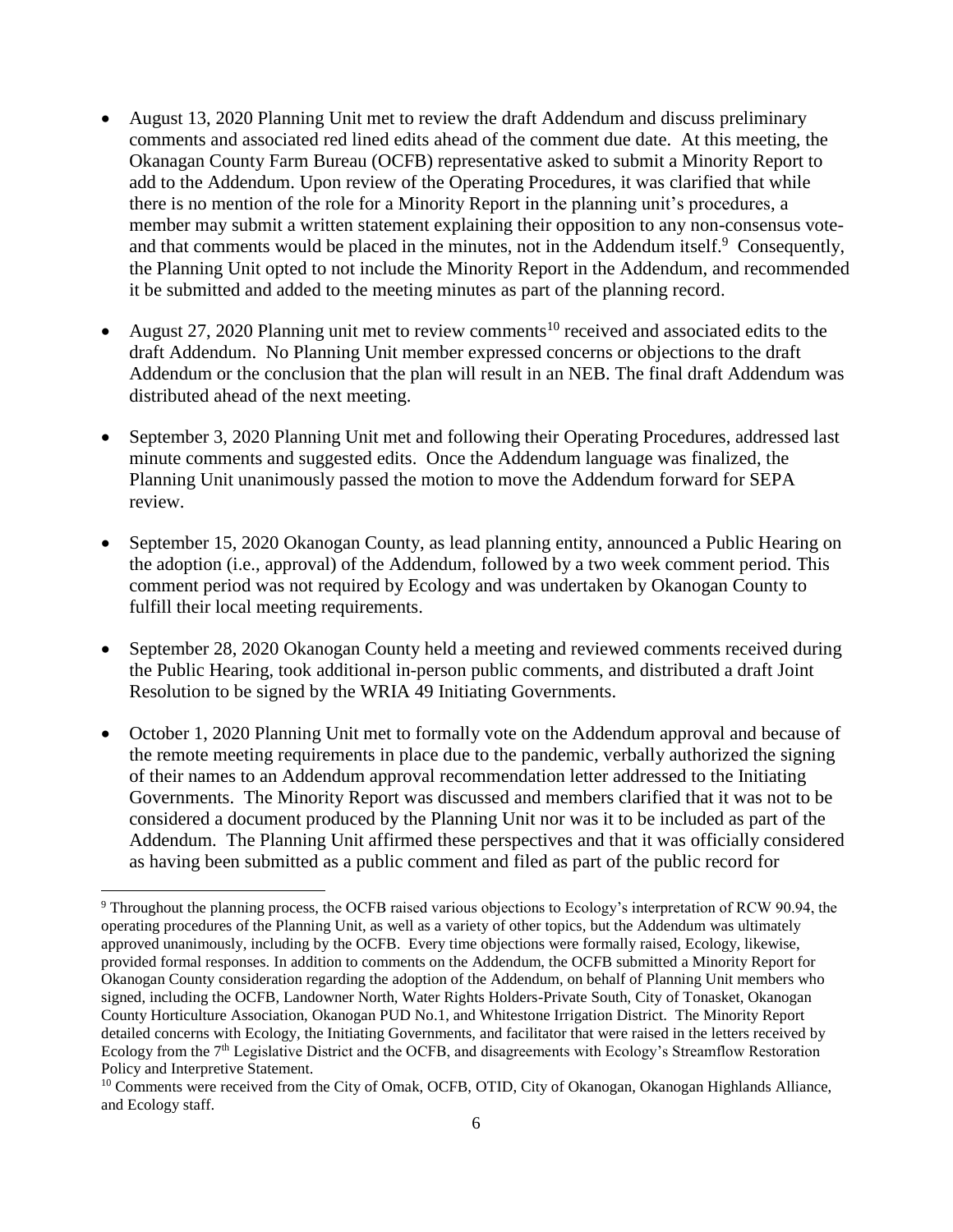Okanogan County's consideration on their approval of the Addendum. The Planning Unit had a lengthy discussion of the Addendum and the proposed approval recommendation letter and negotiated mutually agreeable language. The Planning unit voted, by consensus, to add their names and organizations to the approval recommendation letter which was subsequently finalized and distributed to the Planning Unit.

- October 5, 2020 the Vice President of the OCFB sent the Planning Unit a letter requesting the removal of their representative's signature and support of the Addendum. Upon review of the Planning Unit's Operating Procedures, it was clarified that the formal votes could not be altered. It was also clarified that the vote was properly held and all voting members were provided every opportunity to vote for or against the Addendum, and during the second round of discussions (as the Operating Procedures require), no objections were made. Consequently the Planning Unit rejected OCFB's request but did record their letter and request as a comment for the public record.
- October 12, 2020, the Okanogan County Planning Commission announced a second Public Hearing to be held on October 19 and that comments would be received up to the date of the hearing. Again, this comment period was not required by Ecology and was undertaken by Okanogan County to fulfill their local meeting requirements.
- October 19, 2020 the Okanogan County Planning Commission held the announced public hearing and Okanogan County discussed the Joint Resolution already signed by the other Initiating Governments (OTID and City of Omak) for the Commissioners consideration of plan approval. The Okanogan County Board of Commissioners signed the Joint Resolution on October 20<sup>th</sup>, formally documenting the local approval of the Addendum.
- October 23, 2020 on behalf of the planning unit, Okanogan County formally submitted the WRIA 49 Plan Addendum and associated materials to Ecology.

#### **Technical Review of WRIA 49 Plan Addendum**

This section of the memorandum summarizes the attached Technical Review Report (TRR) prepared by the Program's technical experts, who were also extensively engaged in supporting the planning work of WRIA 49. The TRR forms the technical basis for the Program's recommendation to adopt the Addendum.

Program staff finds that the WRIA 49 Addendum submitted by the Planning Unit meets the requirements of chapter 90.94 RCW by identifying projects and actions necessary to offset the potential consumptive use associated with new permit-exempt domestic well withdrawals anticipated through 2038, and achieve a NEB in the WRIA. The Addendum follows Ecology's Guidance for determining NEB (Publication 19-11-079), and provides ample information for Ecology to make its own determination.

Although not required under the RCW, the Planning Unit conducted its own NEB evaluation that relied on an existing Okanogan Ecosystem Diagnosis and Treatment (EDT) model. The Okanogan EDT model is a life cycle-based habitat model that synthesizes data and information about fish habitat conditions into quantitative metrics, and is well suited for this purpose. Based on that